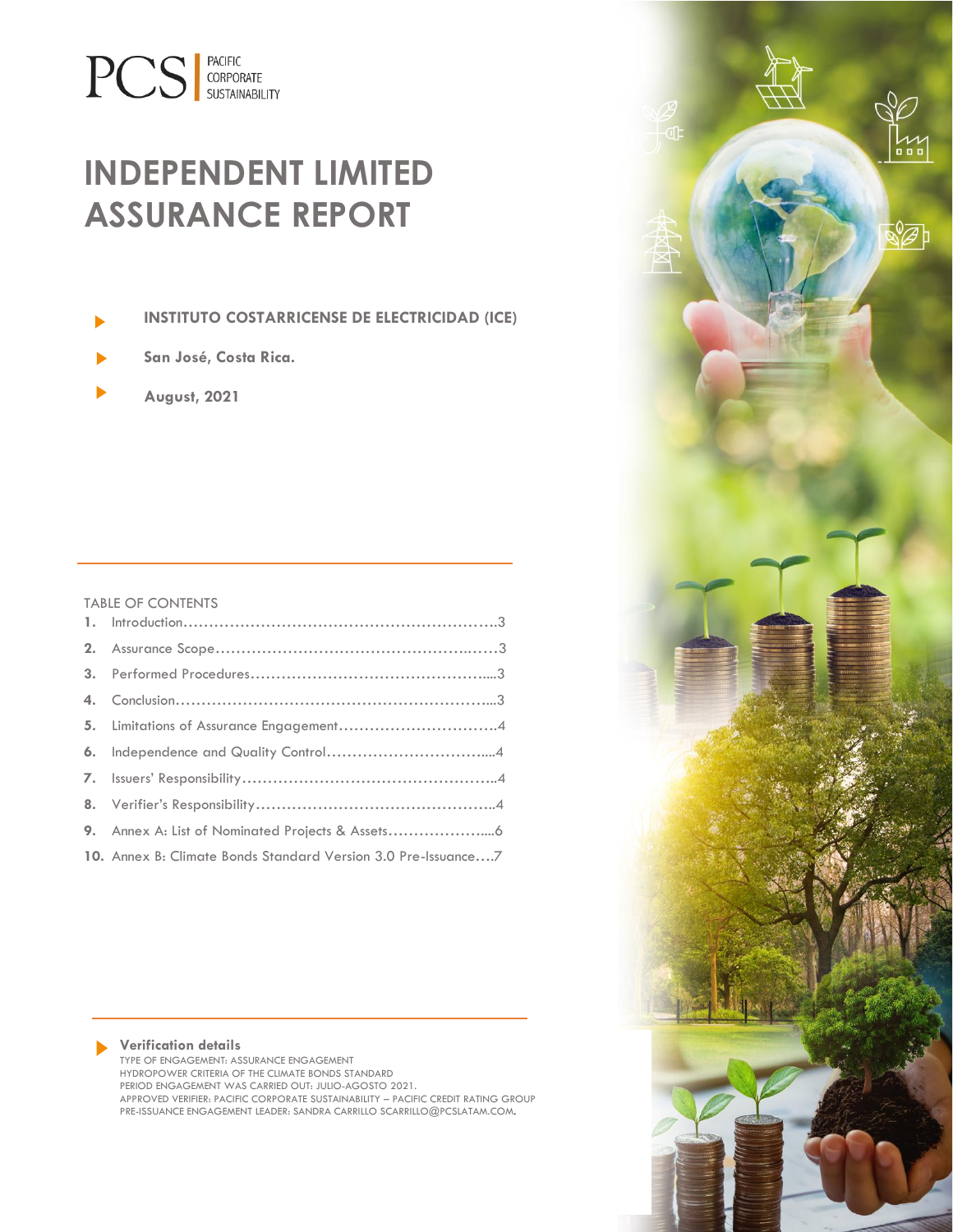

#### **1. Introduction**

<span id="page-1-0"></span>This is an independent pre-issuance assurance report of the proposed US Dollar denominated bond aggregating up to US\$ 150,000,000.00 ("Green Bond") or its equivalent in Costa Rican colons by Instituto Costarricense de Electricidad (ICE), located in Edificio Jorge Manuel Dengo Obregón, Avenida de las Américas, Calle 50, Barrio Américas, Mata Redonda, San José, Costa Rica ("Issuer") in accordance with the pre-issuance requirements of "Limited Assurance" under Climate Bonds Standard Version 3.0. This issuance will refinance the debt acquired for the construction of the Reventazón Hydropower Plant, currently in operation.

### **2. Assurance Scope**

<span id="page-1-1"></span>The objective of this assurance engagement is to obtain a Limited Assurance level of the internal procedures generated by ICE to comply with the requirements of The Green Bonds Principles published by International Capital Market Association, the Climate Bonds Standard Version 3.0 and the Hydropower Criteria published by Climate Bonds Initiative. The following principles have been included in the assessment:

- 1. Use of Proceeds.
- 2. Process for Project Evaluation and Selection.
- 3. Management of Proceeds.
- 4. Reporting.

#### **3. Performed Procedures**

<span id="page-1-2"></span>Procedures undertaken for this verification included interviews with key staff and reviews of internal and public documents have been carried on the following aspects:

- PCS´s review included an examination of the relevant procedures, policies, and processes, as well as verification of the data provided by the issuer.
- The issuer provided an overview over the asset nominated and the relevant processes and documentation regarding the proceeds (e.g., use of proceeds, management of proceeds) to PCS.
- PCS filled in a questionnaire that covers all criteria of the Climate Bonds Standard V.3.
- The issuer provided background documents that elaborate further on the information mentioned in the questionnaire.
- Using the questionnaire and background documents, PCS carried out an assessment of the CBI criteria. In case any answers were unclear, PCS contacted the issuer for more details and clarification.

### <span id="page-1-3"></span>**4. Conclusion**

Based on the limited assurance procedures conducted and evidence obtained, PCS states the following conclusion about ICE Green Bond in relation to the hydropower operations in Costa Rica, much must be read in the subject matter and the limitations of our assurance engagement:

Nothing has come to our attention that causes us to believe that the ICE Green Bond, aimed to refinance the debt acquired for the construction of the Reventazón Hydropower Plant, in terms of use of proceeds, process or evaluation and selection, internal processes and controls for the management of proceeds and reporting prior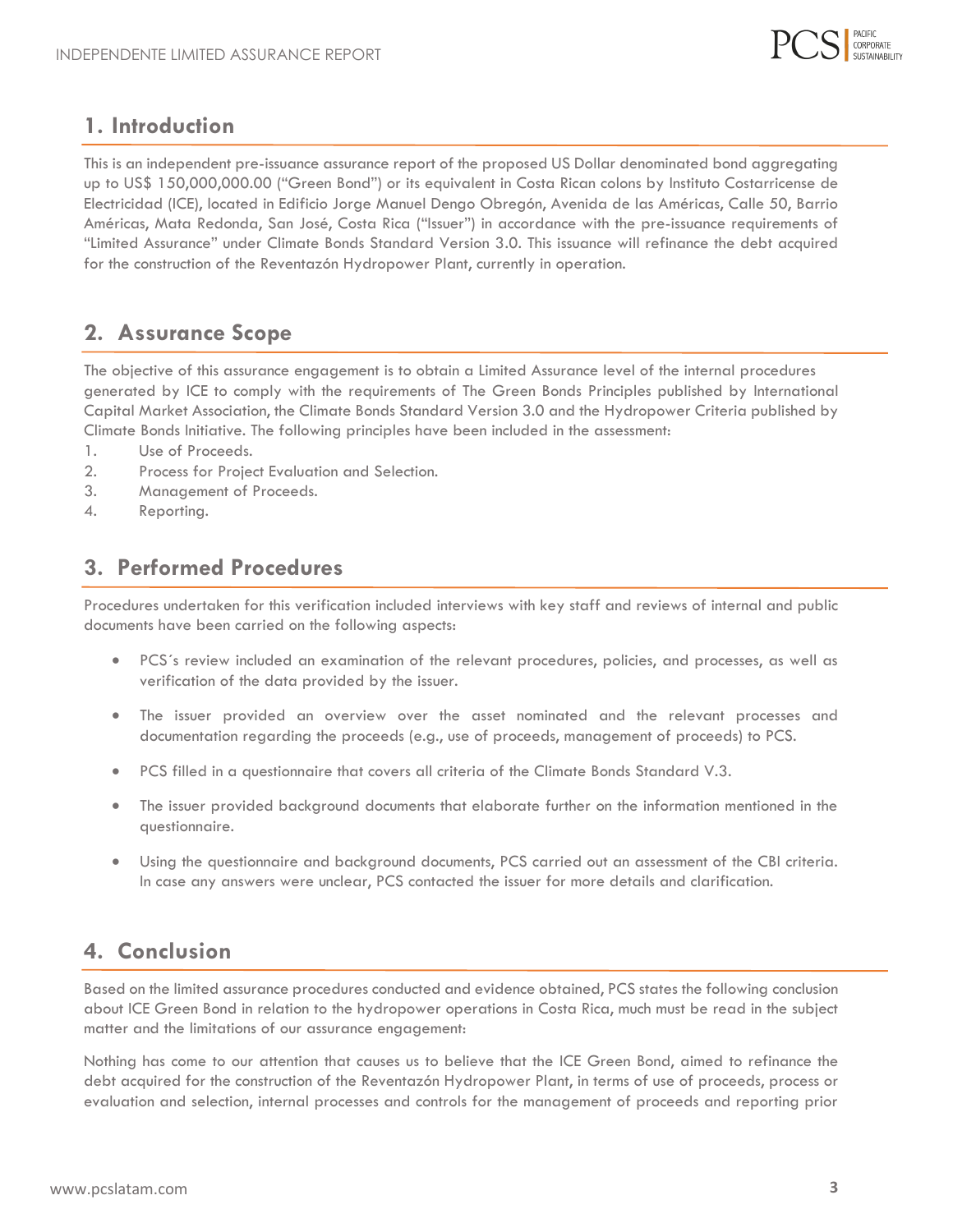

to issuance, does not meet with the requirements of the Green Bond Principles, the Climate Bonds Standard Version 3.0, the Hydropower Eligibility Criteria (Version 2.1) published by Climate Bonds Initiative.

#### <span id="page-2-0"></span>**5. Limitations of Assurance Engagement**

This assurance engagement was limited to the Pre-Issuance of the ICE´s Green Bond; therefore, our procedures did not constitute an examination or evaluation of the following:

- Data and information beyond the defined reporting boundary and period.
- Credit rating and financial performance and of the prospective issuer.
- Environmental, social, or governance impact of the proposed asset, except to the extent required for compliance with Climate Bonds Initiative Version 3.0.

#### **6. Independence and Quality Control**

<span id="page-2-1"></span>As an approved verifier by the Climate Bonds Initiative, PCS ensures that the results of the independent Pre-Issuance Verification Report are of the highest quality and reflect an impartial review process of Climate Bonds Standards Version 3.0.

PCS carried out Limited Assurance procedures in accordance with the International Standard on Assurance Engagements (ISAE 3000) established by the International Auditing and Assurance Board (IAASB) of the International Federation of Accountants (IFAC).

PCS nor any member of the verifier team is involved in any way in the issuance or management of Green Bond. PCS has applied internal procedures to confirm no conflicts of interest for this verification engagement.

#### **5 Issuers' Responsibility**

<span id="page-2-2"></span>ICE was responsible for providing information and preparing the Framework for Green Bond relating to:

- The details concerning the selection process for the nominated asset.
- The details of the nominated asset and methodology applied.
- The management systems for internal processes and controls for nominated asset.
- The details of commitments for reporting prior to issuance, including investment areas, management of unallocated proceeds and frequency of periodic Assurance Engagements.

#### <span id="page-2-3"></span>**6 Verifier's Responsibility**

The work undertaken by PCS as part of this Limited Assurance Engagement of Climate Bond Certification Pre-Issuance Requirements included the assessment of the following:

• Conformance of ICE's green bond with the Climate Bonds Standard Version 3.0.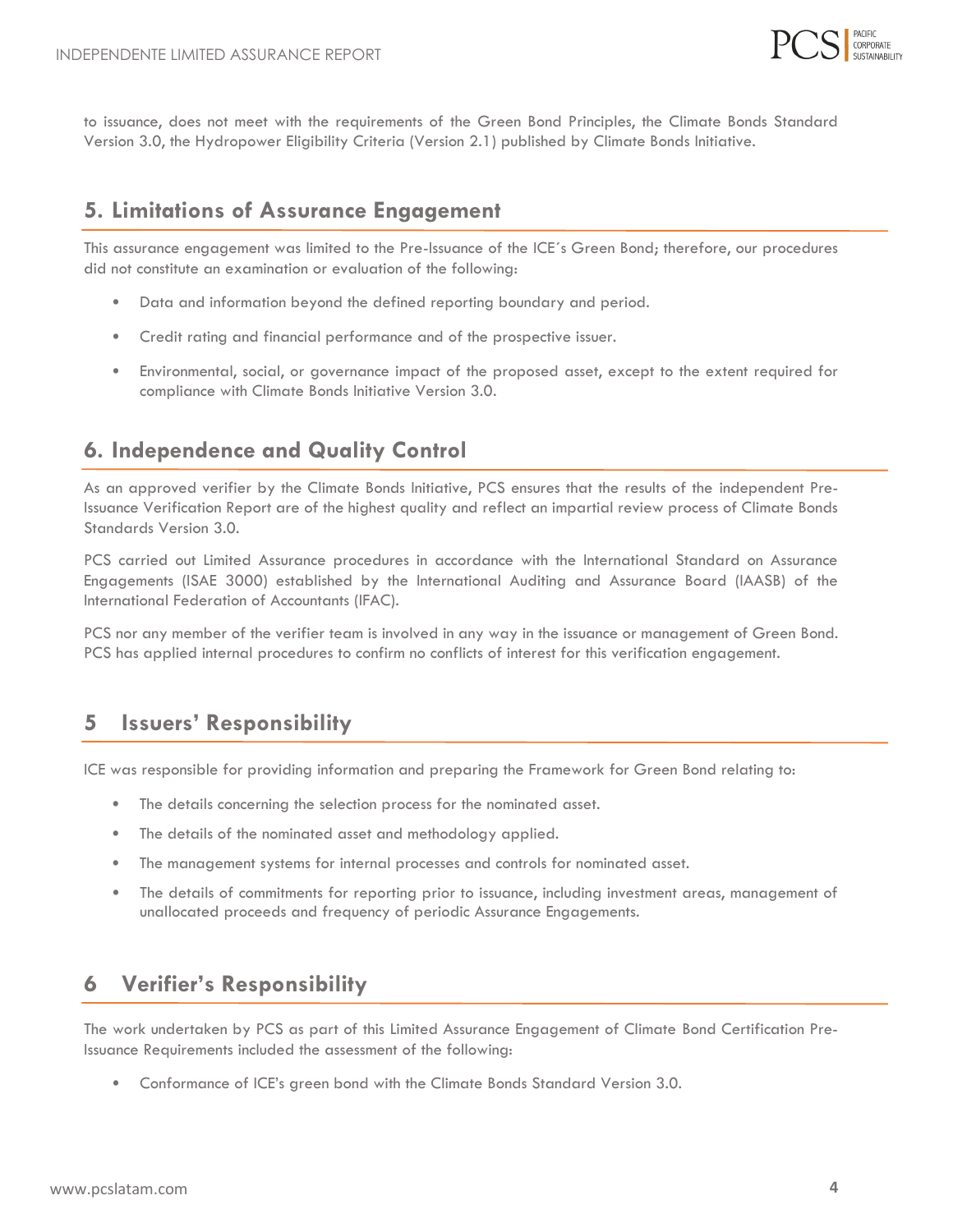

- Conformance with the technical Hydropower criteria.
- Conformance with the Internal Processes & Controls requirements.
- Conformance with Reporting Prior to Issuance requirements.

 $\sqrt{\frac{1}{2\pi}}\sqrt{\frac{1}{2\pi}}$ 

**Sandra Carrillo** General Manager of Pacific Corporate Sustainability (PCS) Pacific Credit Rating Group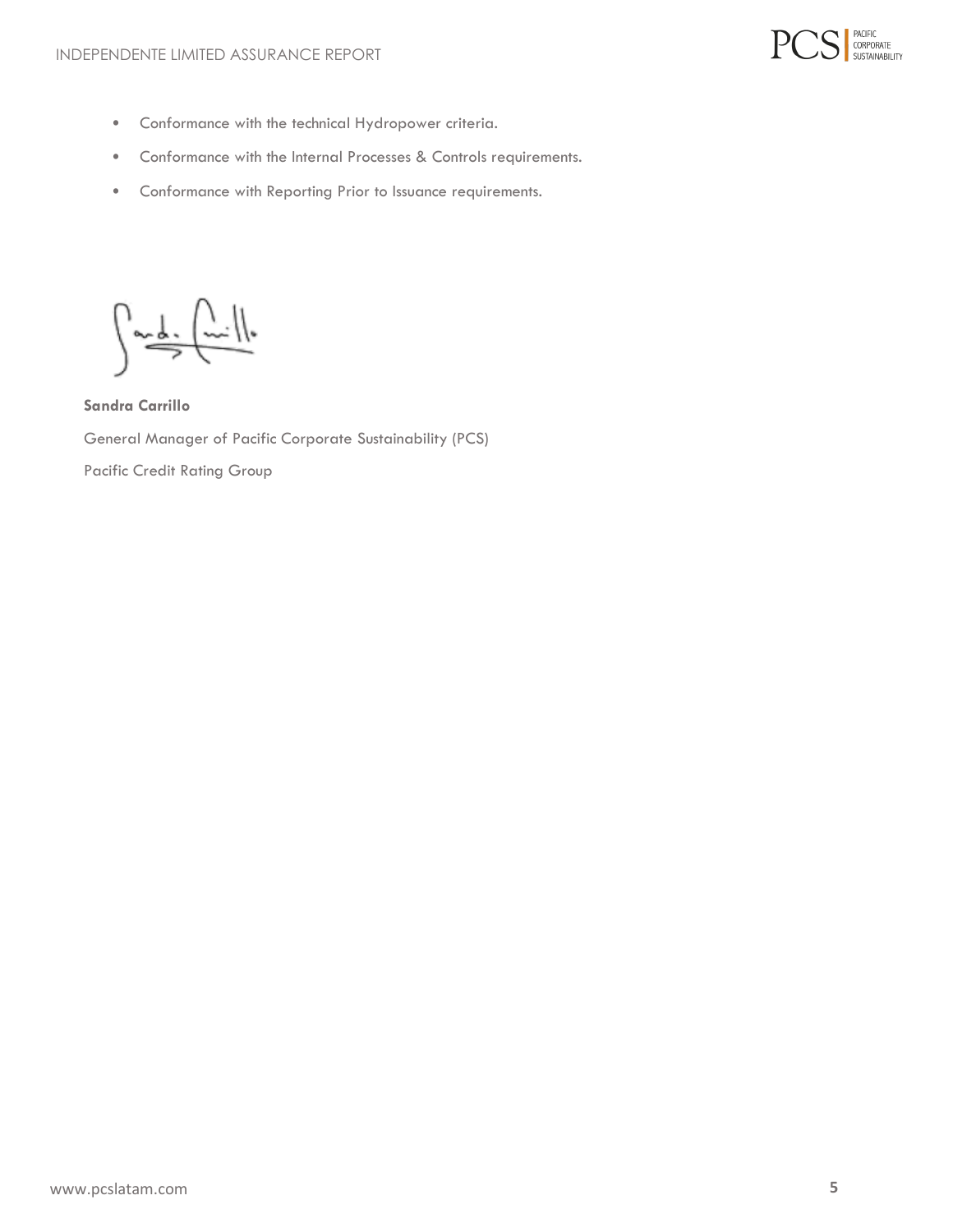

#### <span id="page-4-0"></span>**Annex A: The nominated Asset**

Reventazón Hydropower Plant is the only asset associated with the green bond issuance. ICE built Reventazón between 2010 and 2016, with financing from the Inter-American Development Bank (IDB), the International Finance Corporation (IFC), the Central American Bank for Economic Integration (CABEI), and the European Investment Bank (EIB), as well as local banks. Given the requirements of these institutions, Reventazón was carefully designed and implemented as a global benchmark of sustainable infrastructure.

The Plant is located on the Reventazón River in the Province of Limón, which empties into the Caribbean Sea, 50 km downstream from the Plant. It has a 7 km2 reservoir, as well as a generation capacity of 305.5 MW (about 10% of Costa Rica's total capacity). Therefore, Reventazón supply clean energy to approximately 525,000 homes, which represents about 12% of the country's population. It operates all year round with an average annual generation of 1,465 GWh/year. It has four "Francis-type" turbines of 73 MW each and an ecological compensation plant that generates 13.5 MW.

| <b>Eligible Projects &amp;</b><br><b>Assets Category</b> | Subcategory       | Asset                                                                                                                                                           | <b>Description of eligibility</b>                                                                                                                                                                                                                                                                                                                                                                                                                                                                                                                                                                      |
|----------------------------------------------------------|-------------------|-----------------------------------------------------------------------------------------------------------------------------------------------------------------|--------------------------------------------------------------------------------------------------------------------------------------------------------------------------------------------------------------------------------------------------------------------------------------------------------------------------------------------------------------------------------------------------------------------------------------------------------------------------------------------------------------------------------------------------------------------------------------------------------|
| <b>Renewable Energy</b>                                  | <b>Hydropower</b> | of<br>Type<br>power<br>٠<br>station:<br>Impoundment.<br>Generation capacity:<br>٠<br>305.5 MW.<br>Average<br>annual<br>٠<br>1,465<br>generation:<br>GWh / year. | Hydroelectric production facility subject to<br>compliance with:<br>Environmental Impact Assessment (EIA) is<br>available and prepared based on the<br>guidelines on recognized best practices<br>of environmental and social risks.<br>Construction of the project evaluated<br>under the criteria of the Hydroelectric<br>Energy Sustainability Protocol <sup>1</sup> .<br>Measures to mitigate environmental risks<br>۰<br>implemented and evaluated with the<br>highest score under the Protocol for the<br>Sustainability of Hydroelectric Energy.<br>Supply of clean energy to 525,000<br>homes. |

<span id="page-4-1"></span><sup>&</sup>lt;sup>1</sup> In 2017, during the construction phase of Reventazón, ICE carried out an evaluation of the level of implementation of the **Sustainability** [Assessment Protocol,](https://static1.squarespace.com/static/5c1978d3ee1759dc44fbd8ba/t/5d7117e2bb767d000140a05c/1567692821693/Reventazon+Assessment+Report+Sept+2017.pdf) granted by the International Hydropower Association (IHA). Unver this evaluation, the operation obtained a "best practices" rating on five criteria: consultations and communications; resettlement; public health; biodiversity and invasive species; and waste, air quality, and noise.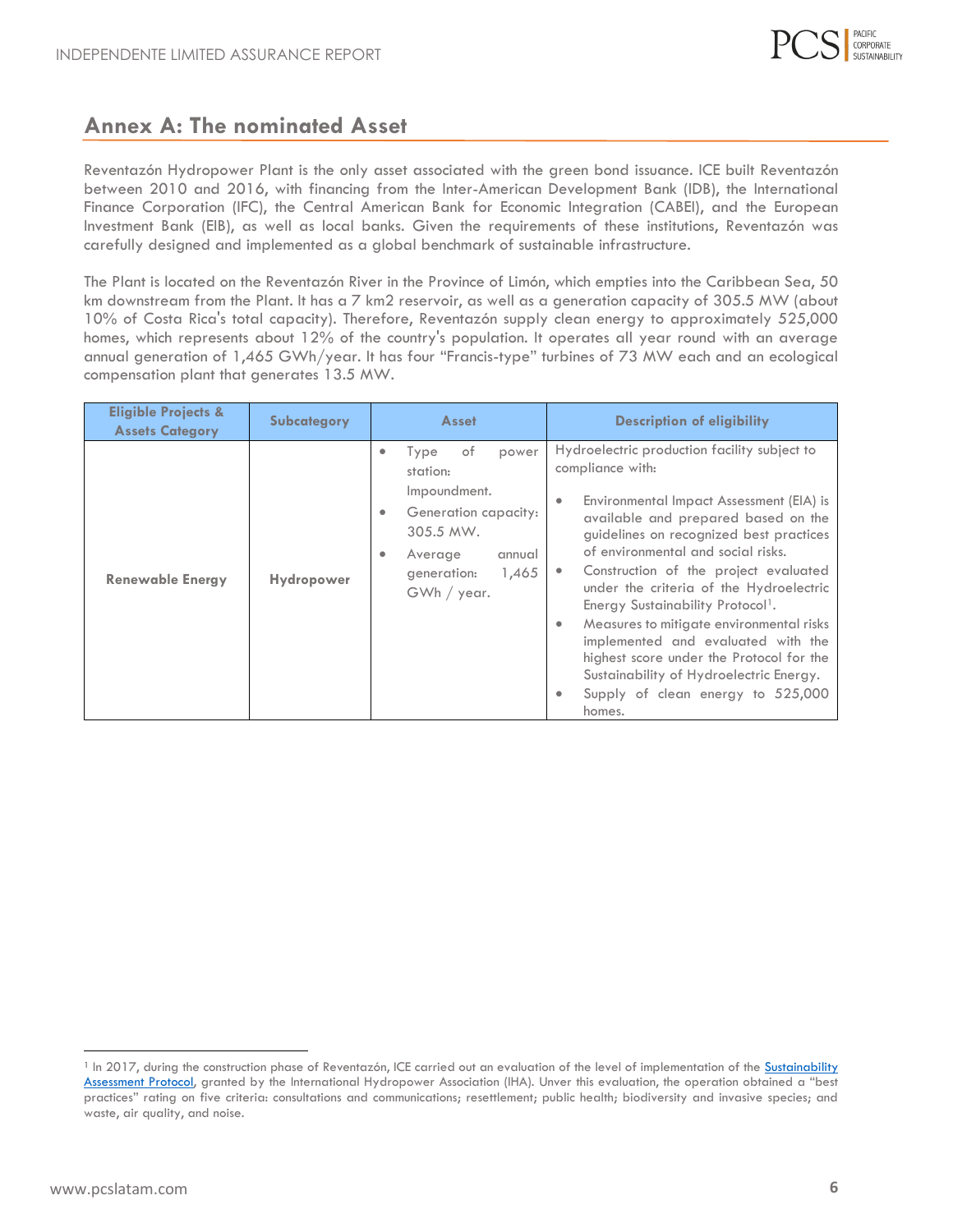

# **Annex B: Climate Bonds Standard Version 3.0 Pre-Issuance**

## **Certification Checklist**

| <b>Item</b> | <b>Section</b>                   | <b>Clause</b> | <b>Assurance procedures</b>                                                                                                                                                                                                                                                                                                                                                                                                                                                                                                                                                                                                                                                                                                                      | <b>Compliance</b> |
|-------------|----------------------------------|---------------|--------------------------------------------------------------------------------------------------------------------------------------------------------------------------------------------------------------------------------------------------------------------------------------------------------------------------------------------------------------------------------------------------------------------------------------------------------------------------------------------------------------------------------------------------------------------------------------------------------------------------------------------------------------------------------------------------------------------------------------------------|-------------------|
| 1           | <b>USE OF</b><br><b>PROCEEDS</b> | 1.1           | The issuer has prepared a Green Bond Framework, based on<br>the Green Bond Principles of the International Capital Market<br>Association (ICMA) and the four (4) principles of the version 3.0<br>of the Climate Bonds Standard methodology. ICE intends to use<br>the proceeds of the bond to refinance a nominated asset falling<br>under the category of Hydropower criteria.<br>The sole purpose of the ICE issuance of a green bond for up to<br>\$ 150 million, or its equivalent in Costa Rican colon, is to<br>refinance the debt acquired for the construction of the<br>Reventazón Hydropower Plant, currently in operation.<br>PCS has verified the nominated category of Hydropower<br>criteria to be aligned with the CBI Taxonomy. | Meets             |
|             |                                  | 1.2.          | ICE confirmed that the foreseen net income of the issuance will<br>not be greater than the total exposure of the issuer's investment<br>to the proposed Nominated Asset.<br>The issuance is exclusively focused on the partial cancellation<br>of the Eurobond issued by ICE in 2011, which represents<br>approximately 10.88% of the total financing cost of<br>Reventazón Hydropower Plant.                                                                                                                                                                                                                                                                                                                                                    | Meets             |
|             |                                  | 1.3           | ICE confirmed that the asset has not been nominated for other                                                                                                                                                                                                                                                                                                                                                                                                                                                                                                                                                                                                                                                                                    |                   |
|             |                                  | 1.3.1         | climate finance tools: certificates, climate loans, certified<br>climate debt instruments, green bonds, green loans, or other                                                                                                                                                                                                                                                                                                                                                                                                                                                                                                                                                                                                                    | <b>Meets</b>      |
|             |                                  | 1.3.2         | labeled instruments (such as social bonds or SDG bonds).                                                                                                                                                                                                                                                                                                                                                                                                                                                                                                                                                                                                                                                                                         |                   |

| <b>Item</b>   | <b>Section</b>                                                                                      | <b>Clause</b> | <b>Assurance procedures</b>                                                                                                                                                                                                                                                                                                                                                                                                                                                                                                                                                                                                                                                     | <b>Compliance</b> |
|---------------|-----------------------------------------------------------------------------------------------------|---------------|---------------------------------------------------------------------------------------------------------------------------------------------------------------------------------------------------------------------------------------------------------------------------------------------------------------------------------------------------------------------------------------------------------------------------------------------------------------------------------------------------------------------------------------------------------------------------------------------------------------------------------------------------------------------------------|-------------------|
|               |                                                                                                     | 2.1           | ICE has established a documented process to nominate<br>Reventazón Hydropower Plant as the eligible asset associated<br>with this issuance, based on environmental objectives and<br>criteria, and compliant with relevant sector eligibility criteria<br>of the Climate Bond Standards.                                                                                                                                                                                                                                                                                                                                                                                        | <b>Meets</b>      |
| $\mathcal{D}$ | <b>PROCESS FOR</b><br><b>EVALUATION</b><br><b>AND SELECTION</b><br>OF PROJECTS<br><b>AND ASSETS</b> | 2.1.1         | ICE exhibits a strong commitment to mitigate climate change<br>and achieve the Sustainable Development Goals (SDGs).<br>Regarding climate change, Reventazón Hydropower Plant<br>includes actions in two directions: 1) the measurement of<br>greenhouse gases (GHG) produced by the reservoir; and 2)<br>the carbon reduction program for the emissions of the plant's<br>operation. The data from the 2020 report indicate a 32%<br>decrease in 2019 in the average annual emission of carbon<br>dioxide equivalent to a total of 9,683 tons ( $\pm$ 20%). In<br>addition, it reports a nominal and real emission intensity of 3.6<br>kg CO2eq MWh-1 and 20.9 kg CO2eq MWh-1. | <b>Meets</b>      |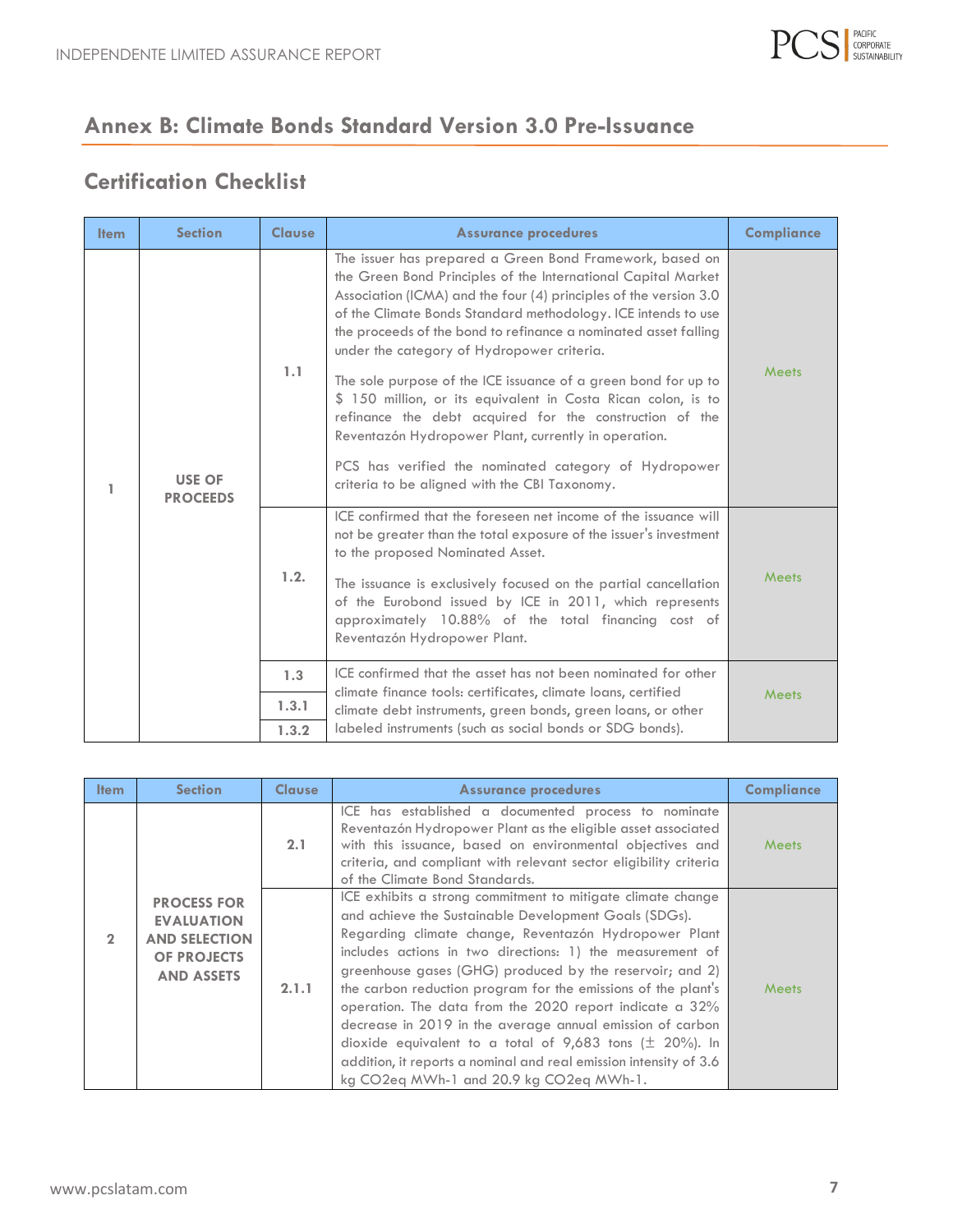

|  | 2.1.2         | The nominated asset is part of the Costa Rican energy matrix,<br>highly renewable, 99.8% in 2020, mainly composed of<br>hydroelectric generation.<br>Thus, this emission contributes to Costa Rica's climate<br>commitments to reduce greenhouse gas (GHG) emissions by<br>25%, compared to emissions in 2012.                                                                                                                                                                                                                                                                                                                                                                                                                                                                           | <b>Meets</b> |
|--|---------------|------------------------------------------------------------------------------------------------------------------------------------------------------------------------------------------------------------------------------------------------------------------------------------------------------------------------------------------------------------------------------------------------------------------------------------------------------------------------------------------------------------------------------------------------------------------------------------------------------------------------------------------------------------------------------------------------------------------------------------------------------------------------------------------|--------------|
|  | 2.1.3         | ICE maintains its commitment to climate change mitigation and<br>sustainable development goals. ICE intends to use 100% of<br>the proceeds to refinance the eligible Green Asset -<br>Reventazón Hydropower Plant.                                                                                                                                                                                                                                                                                                                                                                                                                                                                                                                                                                       | <b>Meets</b> |
|  | 2.1.4         | Processes to determine whether the Nominated Asset meet the<br>eligibility requirements specified in the Part C of the CBI<br>Standards v.3. are in place.                                                                                                                                                                                                                                                                                                                                                                                                                                                                                                                                                                                                                               | <b>Meets</b> |
|  | $2.2^{\circ}$ | The decision-making process of ICE is described in 2.2.1,<br>2.2.2, and 2.2.3.                                                                                                                                                                                                                                                                                                                                                                                                                                                                                                                                                                                                                                                                                                           |              |
|  | 2.2.1         | To ensure a diligent evaluation and selection process, ICE has<br>identified explicit and relevant technical eligibility criteria for<br>the type of eligible asset.                                                                                                                                                                                                                                                                                                                                                                                                                                                                                                                                                                                                                     | <b>Meets</b> |
|  | 2.2.2         | Reventazón Hydropower Project received the Blue Planet<br>Prize, awarded by the IHA in 20192.<br>ICE's Carbon Inventory complies with the Costa Rica Program<br>framework of Carbon Neutrality 2.0 and the triple ISO<br>certification (Health, Environment, and Quality) by the<br>Colombian Institute of Technical Standards and Certification<br>(ICONTEC).<br>The Sustainability Assessment Protocol <sup>3</sup> was granted by the<br>International Hydropower Association (IHA), during the<br>construction phase of the Reventazón Hydropower Project,<br>obtaining a rating of "best proven practices" in five of these<br>criteria: consultations and communications; resettlement; public<br>health; biodiversity and invasive species; and waste, air<br>quality, and noise. | <b>Meets</b> |
|  | 2.2.3         | ICE has assessed that the proposed Nominated Asset meets<br>the documented objectives as stated under Clause 2.1.1 and<br>are likely to conform to the relevant eligibility requirements<br>under Part C of the Climate Bonds Standard, as ICE has put in<br>place a diligent asset evaluation and selection process. (See<br>$2.2.1$ ).                                                                                                                                                                                                                                                                                                                                                                                                                                                 | <b>Meets</b> |

<sup>2</sup> [Costa Rica's Reventazón hydropower plant awarded IHA Blue Planet Prize](https://www.hydropower.org/news/costa-rica-e2-80-99s-reventaz-c3-b3n-hydropower-plant-awarded-iha-blue-planet-prize-c2-a0)

<sup>3</sup> International Hydropower Association (IHA). Sustainability Assessment Protocol (2017). Instituto Costarricense de Electricidad (ICE)- Reventazón. [https://www.grupoice.com/wps/wcm/connect/49a3ad75-28a8-4806-b9bb-](https://www.grupoice.com/wps/wcm/connect/49a3ad75-28a8-4806-b9bb-df0054bda033/Reventazon+Protocol+Assessment+FINAL+ENGLISH.pdf?MOD=AJPERES&CVID=muafQq8)

[df0054bda033/Reventazon+Protocol+Assessment+FINAL+ENGLISH.pdf?MOD=AJPERES&CVID=muafQq8](https://www.grupoice.com/wps/wcm/connect/49a3ad75-28a8-4806-b9bb-df0054bda033/Reventazon+Protocol+Assessment+FINAL+ENGLISH.pdf?MOD=AJPERES&CVID=muafQq8)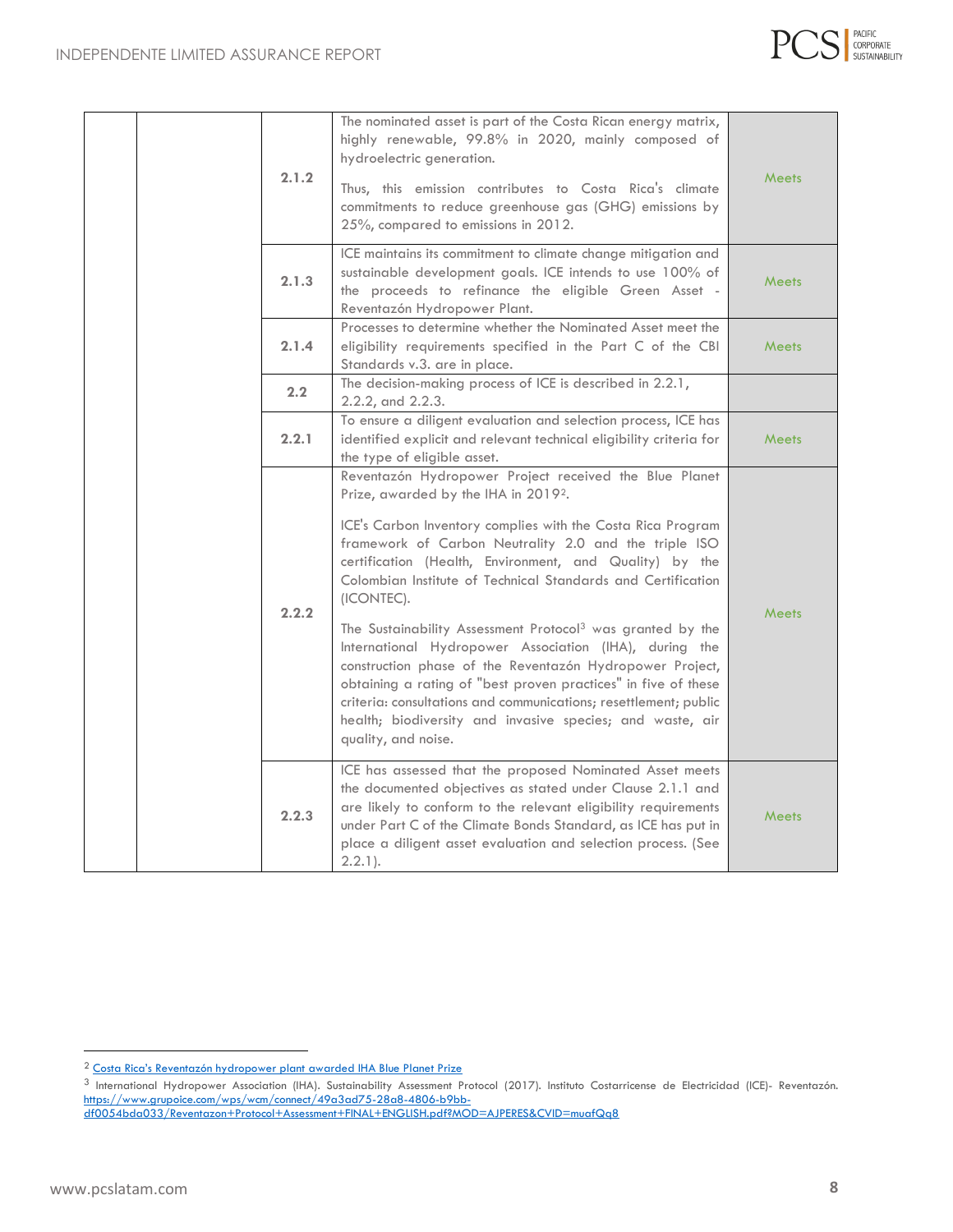

| <b>Item</b> | <b>Section</b>                          | <b>Clause</b> | <b>Assurance procedures</b>                                                                                                                                                                                                                                                                                                         | Compliance   |
|-------------|-----------------------------------------|---------------|-------------------------------------------------------------------------------------------------------------------------------------------------------------------------------------------------------------------------------------------------------------------------------------------------------------------------------------|--------------|
|             |                                         | 3.1           | The net proceeds are appropriately tracked by ICE and<br>documented (see points 3.1.1., 3.1.2., and 3.1.3.).                                                                                                                                                                                                                        | Meets        |
| 3           |                                         | 3.1.1         | The net proceeds will be appropriately tracked by<br>ICE and documented.                                                                                                                                                                                                                                                            | Meets        |
|             | <b>MANAGEMENT</b><br><b>OF PROCEEDS</b> |               | Unallocated Net Proceeds will be managed in compliance<br>with the requirements in Clause 7.3. of CBI standards. The<br>Finance Management team will apply a transparency and<br>accountability system to ensure that all net proceeds are<br>used to refinance part of the existing debt without leaving<br>unallocated net funds. | Meets        |
|             |                                         | 3.1.3         | ICE has a fund allocation process that will be reported in<br>the Bond Annual Report.                                                                                                                                                                                                                                               | <b>Meets</b> |

| <b>Item</b> | <b>Section</b>                                         | <b>Clause</b> | <b>Assurance procedures</b>                                                                                                                                                                                                                                                                             | <b>Compliance</b> |
|-------------|--------------------------------------------------------|---------------|---------------------------------------------------------------------------------------------------------------------------------------------------------------------------------------------------------------------------------------------------------------------------------------------------------|-------------------|
| 4           | <b>REPORTING</b><br><b>PRIOR TO</b><br><b>ISSUANCE</b> | 4.1           | The Green Bond Management Framework for Reventazón<br>Hydropower Plant (PHR). will be published on the following<br>page: http://www.grupoice.com/                                                                                                                                                      | <b>Meets</b>      |
|             |                                                        | 4.1.1         | The issuer will base its management system on ICMA Green<br>Bond Principles 2021 and the Climate Bonds Standard version<br>3.0.                                                                                                                                                                         | <b>Meets</b>      |
|             |                                                        | 4.1.2         | PCS confirms that the Green Bond Framework includes a<br>summary of the expected use of the bond income contribution<br>to Costa Rica's climate objectives and consequently the<br>achievement of the goals of the Agreement on Paris.                                                                  | Meets             |
|             |                                                        | 4.1.3         | PCS confirms that the Green Bond Framework includes a<br>descriptive decision-making process to ensure a diligent<br>evaluation of the asset and a selection process as indicated in<br>2.1.                                                                                                            | Meets             |
|             |                                                        | 4.1.4         | PCS confirms that the Green Bond Framework includes a<br>description of the relevant Sector Eligibility Criteria, as well as<br>relevant impact metrics, on which ICE intends to report in the<br>Bond Report.                                                                                          | Meets             |
|             |                                                        | 4.1.5         | PCS confirms that the Green Bond Framework establishes the<br>approach used to manage unallocated net income.                                                                                                                                                                                           | <b>Meets</b>      |
|             |                                                        | 4.1.6         | ICE will prepare a report detailing the total income allocation.<br>The company will publish a set of sustainability indicators on<br>an annual basis to report on the asset's contributions to<br>environmental development. The ICE's PHR Green Bond<br>Management Framework presents the indicators. | <b>Meets</b>      |
|             |                                                        | 4.1.7         | There are no limits specified on the amount of information that<br>can be submitted for the nominated asset.                                                                                                                                                                                            | <b>Meets</b>      |
|             |                                                        | 4.1.8         | According to the informative prospectus, the net proceeds will<br>be invested during the term of the green bond issuance and to<br>refinance the debt acquired for the construction of the PHR,<br>currently in operation.                                                                              | Meets             |
|             |                                                        | 4.2           | ICE Disclosure Documentation meets the criteria defined by the<br><b>CBI Standards Version 3.</b>                                                                                                                                                                                                       | <b>Meets</b>      |
|             |                                                        | 4.2.1         | ICE considers sustainable finance as an alternative to<br>refinancing the debt incurred for the construction of                                                                                                                                                                                         | Meets             |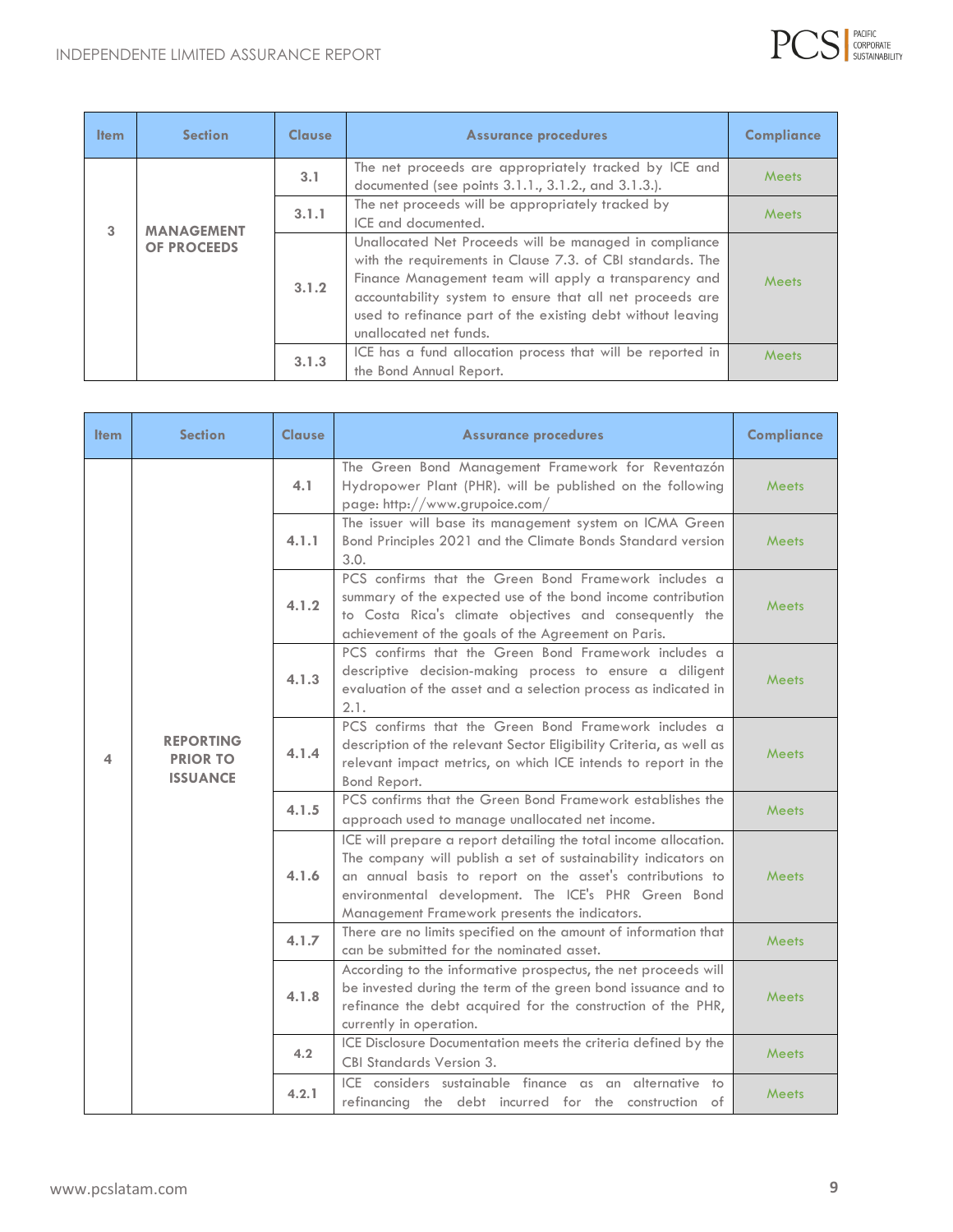

| <b>Item</b> | <b>Section</b> | <b>Clause</b> | <b>Assurance procedures</b>                                                                                                                                                                                                      | <b>Compliance</b> |
|-------------|----------------|---------------|----------------------------------------------------------------------------------------------------------------------------------------------------------------------------------------------------------------------------------|-------------------|
|             |                |               | Reventazón Hydropower Plant, the largest hydroelectric plant                                                                                                                                                                     |                   |
|             |                |               | in Central America, through the issuance of a green bond for                                                                                                                                                                     |                   |
|             |                |               | up to \$150 million, or its equivalent in Costa Rican colons.                                                                                                                                                                    |                   |
|             |                | 4.2.2         | The Green Bond Framework establishes that Finance<br>Management will guarantee that all net funds are used to<br>refinance part of the existing debt without leaving unallocated<br>net proceeds.                                | <b>Meets</b>      |
|             |                | 4.2.3         | ICE's Prospectus will state that issuances are backed by two<br>layers of external reviews to ensure maximum transparency<br>and certainty for investors:<br>- Layer one, Verification by PCS<br>- Layer two, CBI Certification. | Meets             |
|             |                | 4.2.4         | ICE's Reports will state that ICE will reaffirm conformance with<br>the Climate Bonds Standard while the Green Bond remains<br>outstanding and will be available onto their website.                                             | Meets             |
|             |                | 4.2.5         | ICE confirmed that the prospectus or final terms will include a<br>CBI disclaimer provided in the Certification Agreement.                                                                                                       | <b>Meets</b>      |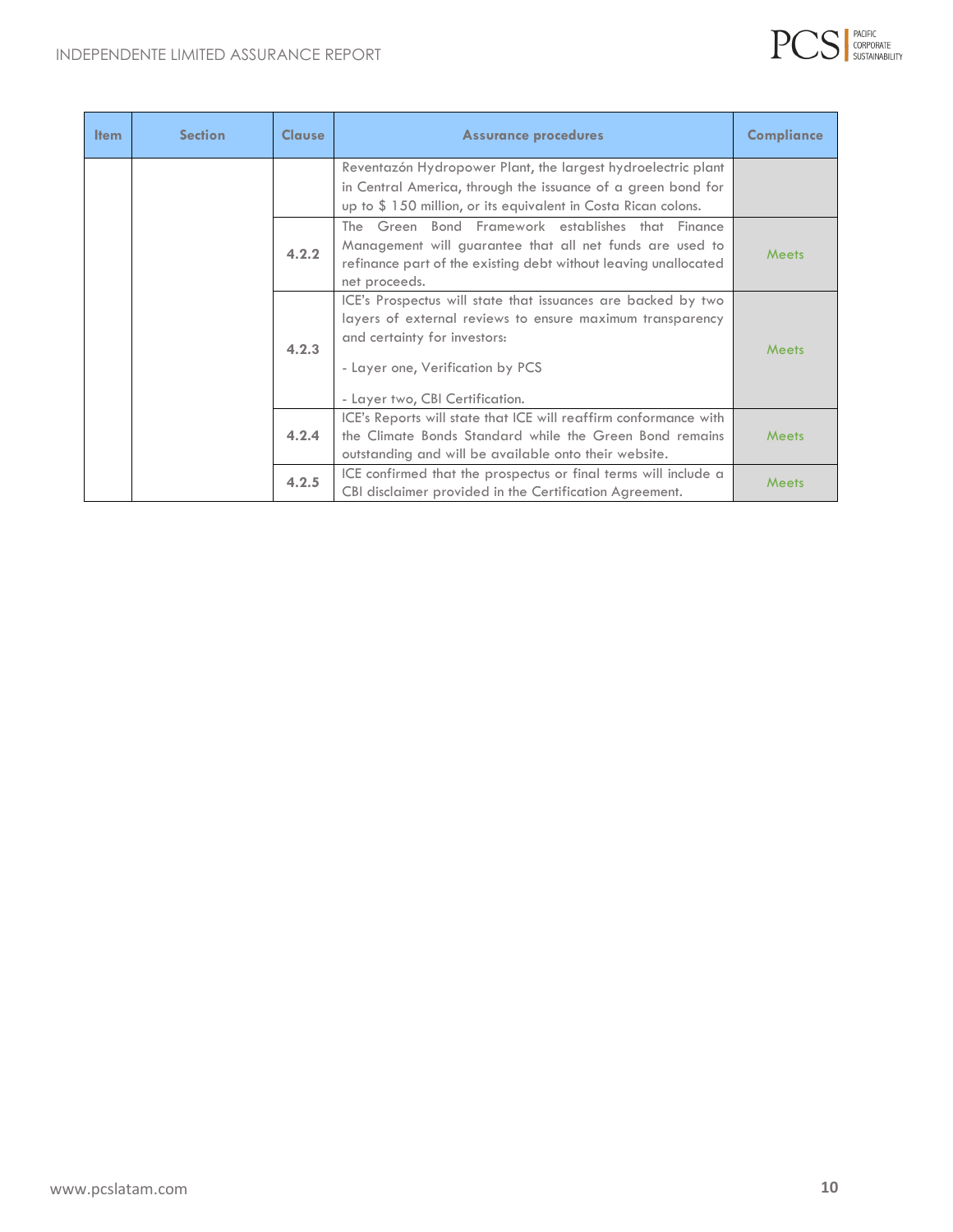

# **Annex C: Hydropower criteria**

| <b>Assets</b>                                   | 1: Mitigation Criteria for hydropower facilities                                                                                                                                                                                                                       | <b>Compliance</b> |
|-------------------------------------------------|------------------------------------------------------------------------------------------------------------------------------------------------------------------------------------------------------------------------------------------------------------------------|-------------------|
|                                                 | PCS verified that, in 2020, ICE evaluated its GHG emissions using the G-Res tool,<br>following the parameters and recommendations of the GHG Reservoir Tool (G-Res)<br>User guide for the GHG status of freshwater reservoirs (Version 2.1). The results show<br>that: |                   |
| Power generation<br>facilities<br>(impoundment) | • ICE has an emission intensity of 0.66 gCO2e / kWh, one of the lowest results among<br>the G-Res tool samples worldwide.                                                                                                                                              | Meets             |
|                                                 | . In addition, ICE has a power density of 43.8 5W / m2, one of the highest among<br>G-Res tool samples worldwide.                                                                                                                                                      |                   |
|                                                 | These results validate ICE's compliance with not just one but both mitigation criteria<br>for hydroelectric facilities.                                                                                                                                                |                   |

| <b>Assets</b>                  | 2: Climate Adaptation and Resilience Criteria                                                                                                                                                                                                                                                                                                                                                                 | <b>Compliance</b> |
|--------------------------------|---------------------------------------------------------------------------------------------------------------------------------------------------------------------------------------------------------------------------------------------------------------------------------------------------------------------------------------------------------------------------------------------------------------|-------------------|
|                                | Under clarification Note 7 of Hydropower Criteria <sup>4</sup> , PCS has evaluated this<br>component with the Hydropower Sustainability Assessment Protocol ('HSAP'),<br>interpreting scoring methodology given the closeness between the ESG Gap Analysis<br>Tool and the HSAP. Therefore, there is no additional requirement for this facility to<br>undergo an assessment under the ESG Gap Analysis Tool. |                   |
|                                | PCS has verified that the Hydropower Sustainability Assessment Protocol <sup>5</sup><br>demonstrates that:<br>Reventazón Hydropower Plant meets or exceeds all basic good practice<br>criteria on all 19 topics evaluated through this assessment.                                                                                                                                                            |                   |
| Power generation<br>facilities | Reventazón Hydropower Plant presents gaps only in proven best practice Criteria,<br>an extra layer of evaluation of the Hydropower Sustainability Assessment Protocol<br>that the ESG Gap Analysis Tool does not consider. Concerning the proven best<br>practice Criteria:                                                                                                                                   | <b>Meets</b>      |
| (impoundment)                  | Reventazón Hydropower Plant meets proven best practice criteria on five<br>$\bullet$<br>topics (I-1 Communications and Consultation, I-10 Resettlement, I-14 Public<br>Health, I-15 Biodiversity, invasive species, and I-18 Waste, noise, and noise<br>Air Quality). The project did not meet proven best practice criteria on other<br>varied topics.                                                       |                   |
|                                | Reventazón Hydropower Plant has only one significant gap against proven<br>$\bullet$<br>best practice on ten topics (I-2 Governance, I-4 Integrated Project<br>Management, I-5 Infrastructure Safety, I-6 Financial Viability, IZ8<br>Procurement, I-12 Labour and Working Conditions, I-13 Cultural Heritage, I-<br>16 Erosion and Sedimentation, I-17 Water Quality, and I-20 Downstream<br>Flow Regimes).  |                   |
|                                | Reventazón Hydropower Plant has two or more significant gaps against<br>proven best practice on four topics (I-3 Environmental and Social Issues<br>Management, I-7 Project Benefits, I-9 Project affected Communities and<br>Livelihoods, and I-19 Reservoir Preparation and Filling).                                                                                                                       |                   |

<sup>4</sup> Climate Bonds Initiative. Hydropower criteria. Climate Adaptation and Resilience Criteria. Page 8.

<sup>&</sup>lt;sup>5</sup>International Hydropower Association (IHA). Sustainability Assessment Protocol (2017). Instituto Costarricense de Electricidad (ICE)- Reventazón. Page 7. [https://www.grupoice.com/wps/wcm/connect/49a3ad75-28a8-4806-b9bb-](https://www.grupoice.com/wps/wcm/connect/49a3ad75-28a8-4806-b9bb-df0054bda033/Reventazon+Protocol+Assessment+FINAL+ENGLISH.pdf?MOD=AJPERES&CVID=muafQq8)

[df0054bda033/Reventazon+Protocol+Assessment+FINAL+ENGLISH.pdf?MOD=AJPERES&CVID=muafQq8](https://www.grupoice.com/wps/wcm/connect/49a3ad75-28a8-4806-b9bb-df0054bda033/Reventazon+Protocol+Assessment+FINAL+ENGLISH.pdf?MOD=AJPERES&CVID=muafQq8)